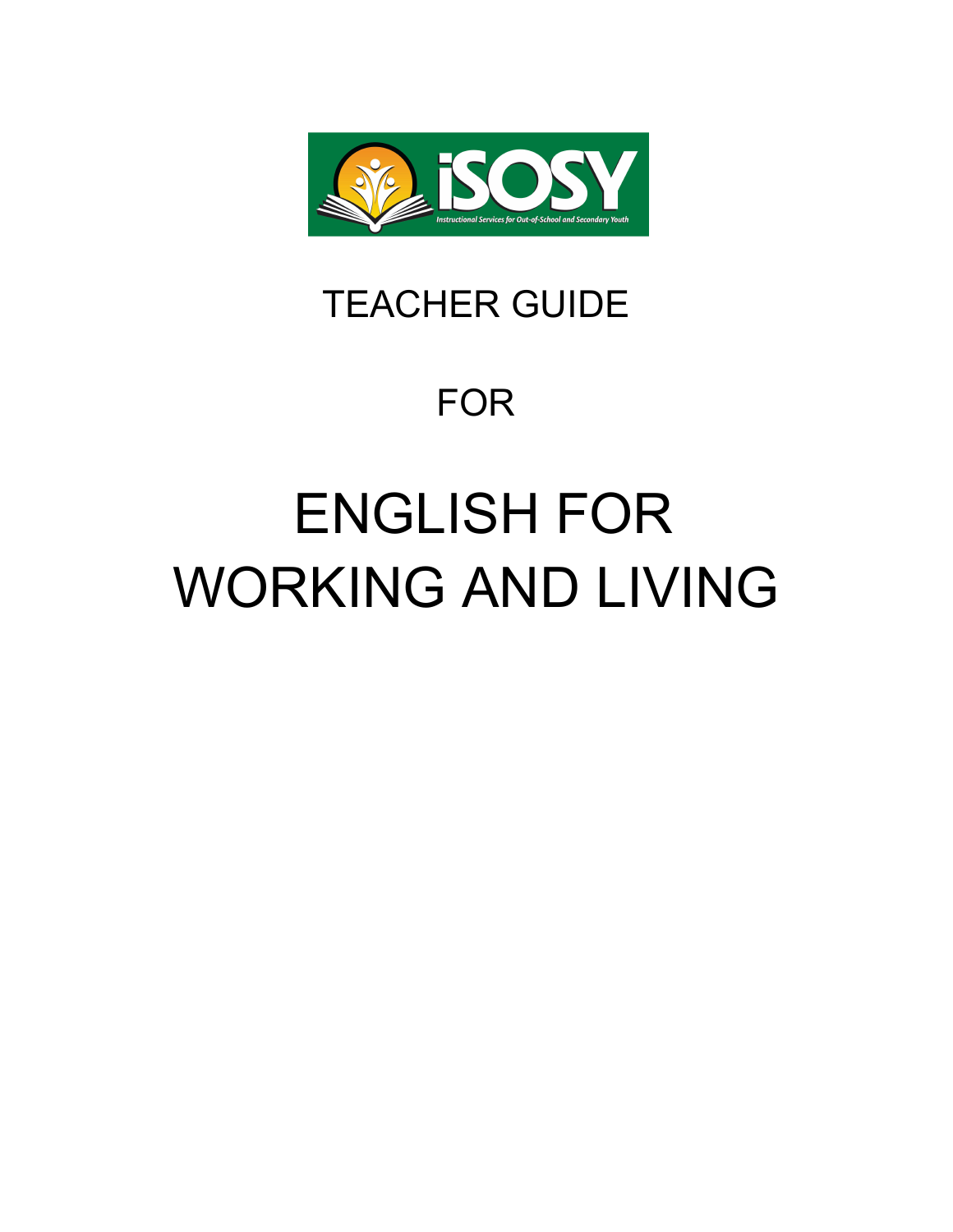# **CONTENTS**

| Introduction             |     |
|--------------------------|-----|
| <b>Activity Guide</b>    | 5.  |
| Alphabet & Pronunciation | 13  |
| Transliteration          | 14  |
| <b>Further Resources</b> | 15. |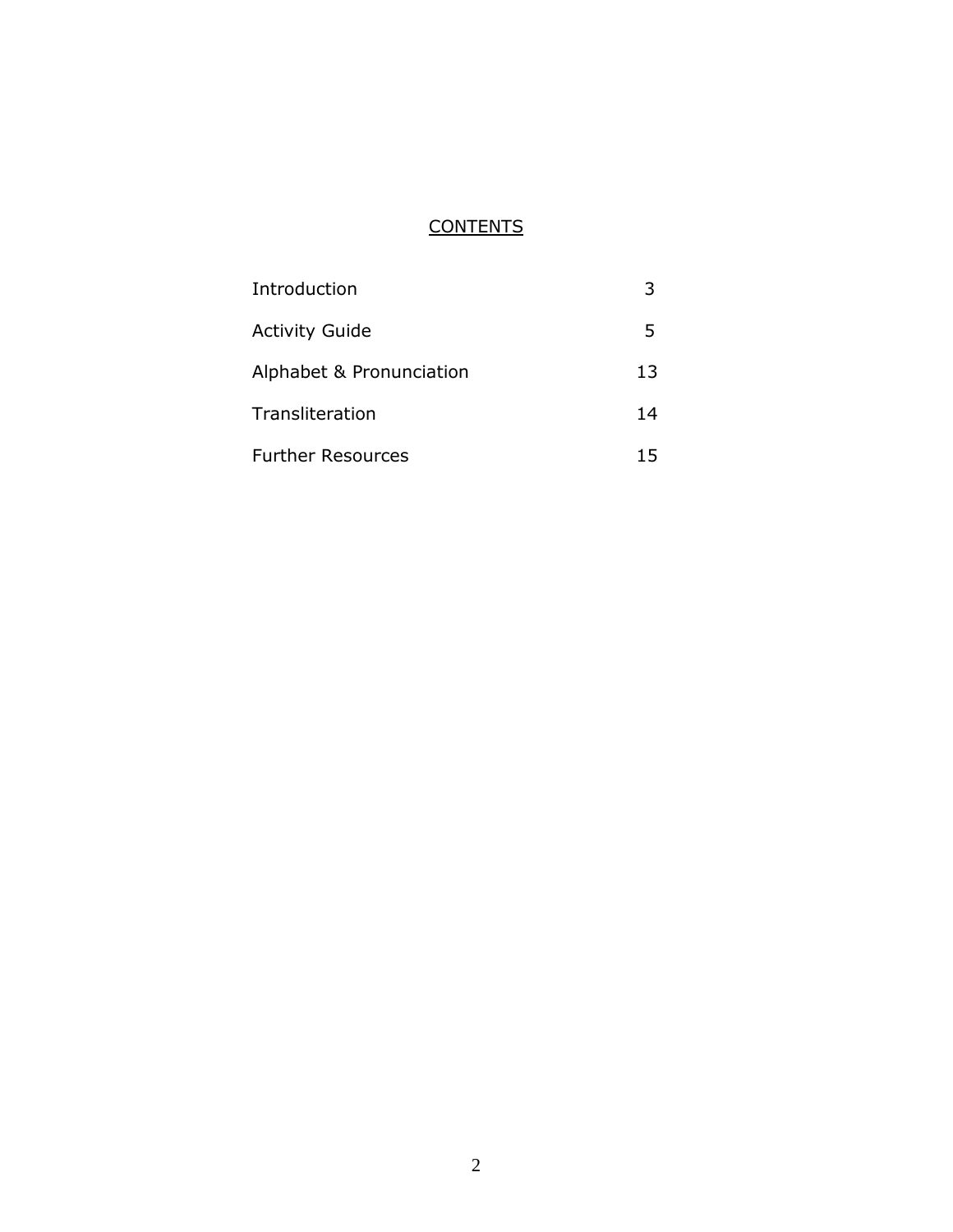#### INTRODUCTION

It doesn't take anyone who's taught English to migrant farmworkers long to discover that there are no existing textbooks that are generally useful. There are many resources for teaching English as a foreign language—an inundation, online and off—but nothing one can turn to as a basic curriculum.

The textbook has been designed as a resource specifically for Spanishspeaking migrant workers and for those who wish to teach English to them but don't have the time it takes to organize teaching materials from scratch. The lessons begin with very basic language and gradually increase in level and difficulty. Each new lesson builds on the last, reviewing old themes and introducing fresh material.

The chapters are organized around conversations that the students, generally from Mexico, would actually have. The topics are intended either to be practically useful or to present relevant subjects for discussion; to encourage students to engage in meaningful dialogue with their teachers and each other. The book aims to familiarize students with the community in which they live, and to offer a view into some common American traditions and customs.

While the lessons are sequential, there is no reason not to skip around if students are interested in a later topic or it seems pertinent. You should feel free to adapt and modify your lesson plans as you deem necessary for the level of your students and the size of your class. And it's always a good idea to consult with students about what they're interested in being taught. Be sensitive to the fact that some students may be minimally literate or illiterate. (If they are reluctant to read aloud, for example, do not insist.) You may be able to tutor the student separately in reading or find someone who can. Especially in the beginning, speak slowly and clearly and don't use extraneous words.

It is helpful to know some Spanish (to make arrangements for subsequent meetings, if nothing else), but this is not an absolute necessity. There are others around who can help to facilitate the teaching. Some people find that teaching in pairs—with one person able to converse in Spanish and the other not—can be quite fruitful.

It's important to remember, in teaching these particular students, that most of them get little opportunity to practice speaking English outside of classtime. Many will not have contact with English speakers on a regular basis, and even if they do, that contact may remain rudimentary. Thus these English lessons differ from typical language classes, in which it's reasonable to expect that students meet frequently enough to develop facility (as in a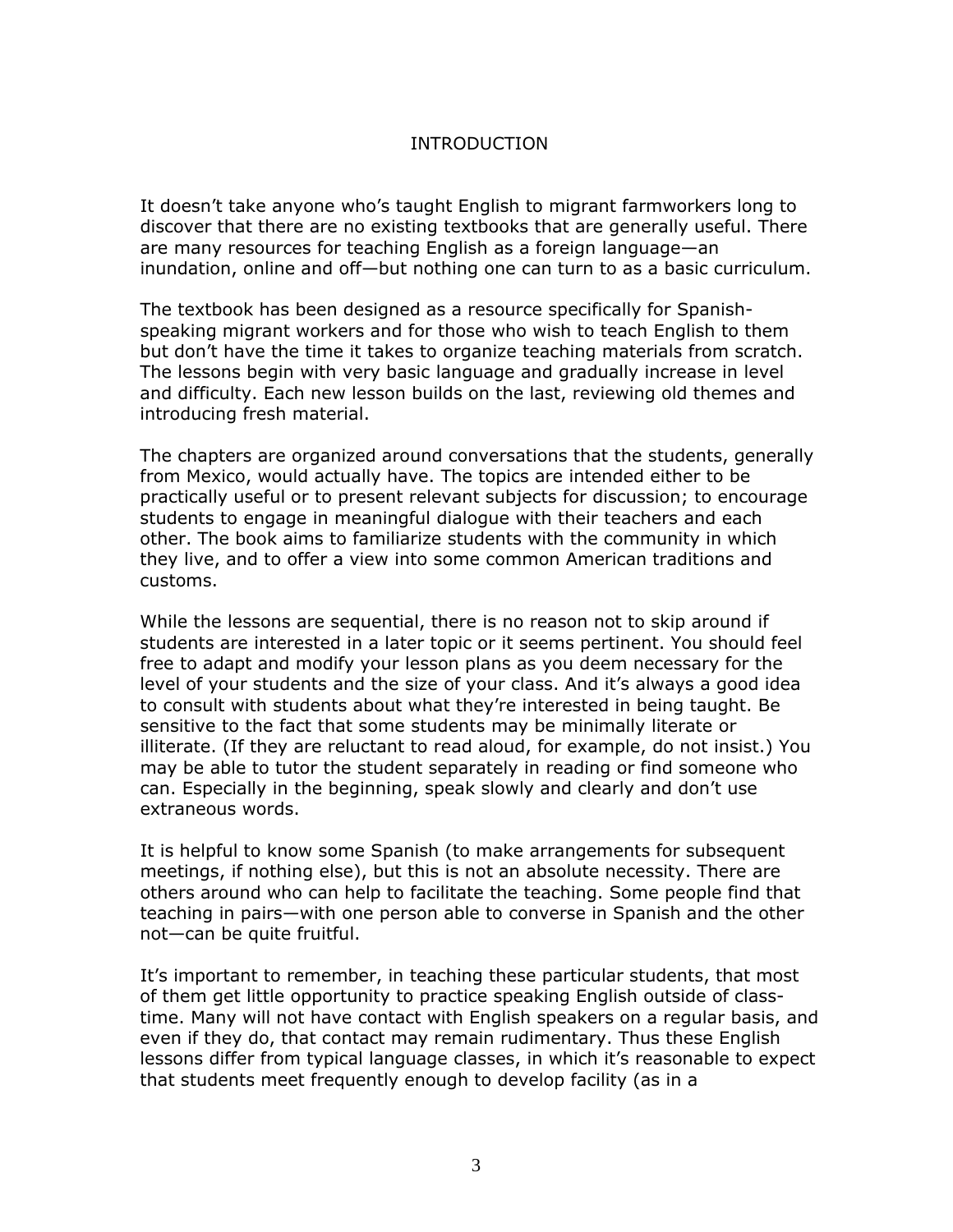college classroom) or else practice outside of class (if they're in the country in which the language being taught is spoken).

A lesson for these migrant workers thus functions not only as a class but as a social occasion, important in itself, for itself. You may be one of the few people—most likely one of the few Americans—with whom they have regular social contact. So don't set out to teach verb conjugations and spelling in isolation, even if that's how you learned a language. Insert these things as needed and requested, by all means; the more often grammatical structures can be introduced as part of conversations about real life issues the more likely they are to be remembered. But the primary aim of these classes is spoken communication, not heightened literacy or facility in writing, even though these may improve along the way.

An hour to an hour and a half tends to be enough. These students are tired. They've already worked long hours by the time class time rolls around. So plan a class that includes several different kinds of activities. Play games. Read aloud from simple children's books with pictures. Bring food or have a cooking lesson. Most of all, talk, and help the students to be comfortable speaking. Conversations should be encouraged among the students as well as between them and the teacher.

And don't worry about appropriate training. This is not to say that it's not helpful, but before there were training courses with an ever changing list of acronyms (CELTA , TEFL, TESOL, ESL, and so on) humans encountered other humans who didn't speak the same language. They didn't say, "Oh, excuse me while I take a crash course from Berlitz"; if they wanted to communicate they smiled, held out a gift and said its name. Wanting to talk and listen is the one most important precondition for being successful in teaching a language. Have fun with your teaching, most importantly. The experience of teaching these particular students is an enriching and gratifying one.

The appendices offer additional material, such as a pronunciation guide and sample conjugations of regular and irregular verbs; Dairy, Agricultural, and Health vocabularies and some sample medical forms. The Workbook gives one page of practice for each lesson. *Further Resources* is our winnowing down of other resources we have found particularly useful and user-friendly.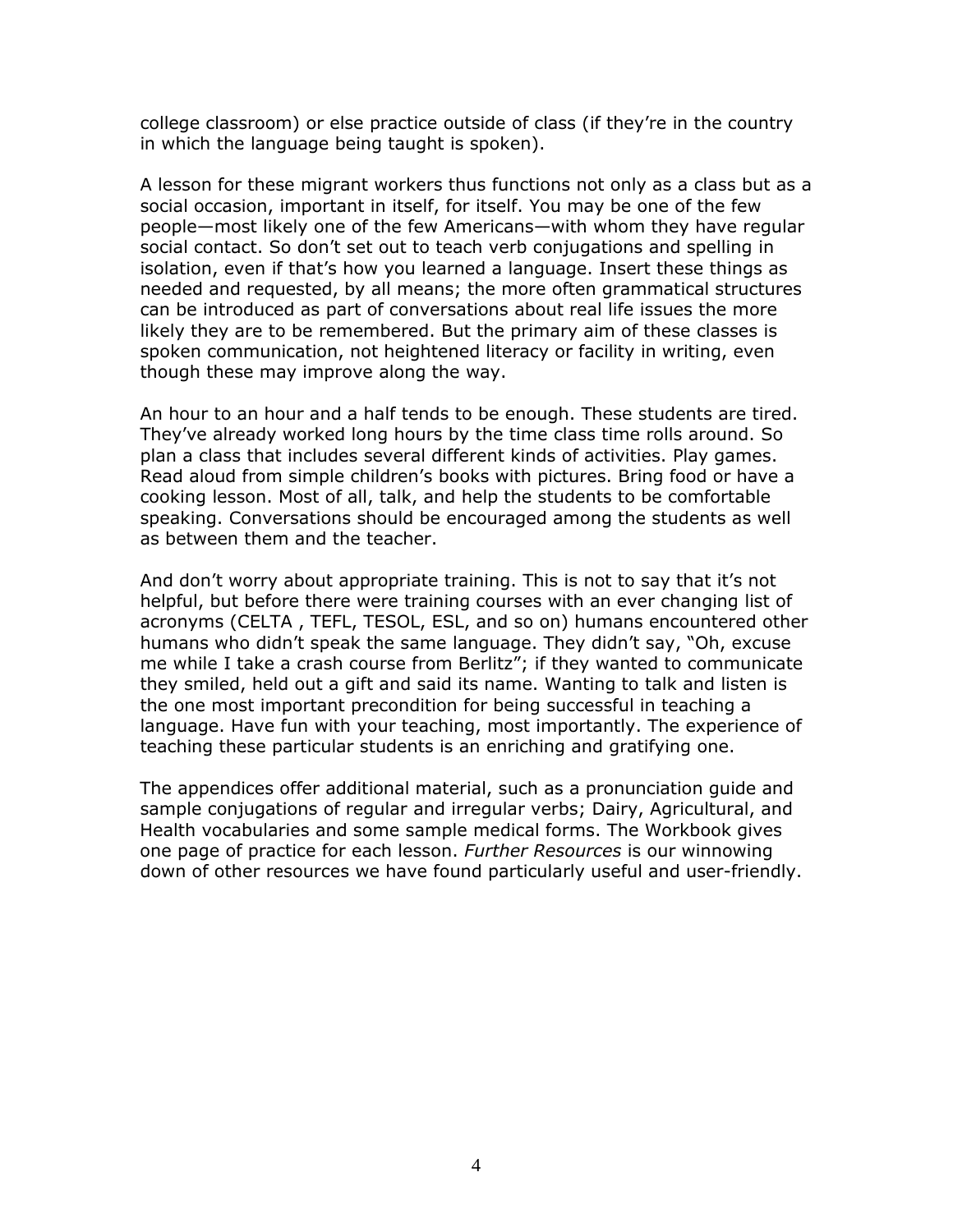# Activity Guide for Lessons

#### Lesson 1: Introductions

- 1. Start this lesson by introducing yourself, and have each student do the same. Add in different greetings and "How are you?" Have them ask questions of each other as well. Try repeating the statements in the third person. "How is Luis? He is fine..."
- 2. When you reach the "Where are you from?" section, show a map of your home state/country to the students and explain where you are from. Encourage the students to show you where they are from on the Mexican map. Finally, show the students a map of Vermont and the local area, and point out where they are living now.

# Lesson 2: Family

1. For number recognition, a simple game of bingo is always a great activity. You can draw a bingo board, or here is a website that lets you construct them:

[http://www.teach-nology.com/web\\_tools/materials/bingo/](http://www.teach-nology.com/web_tools/materials/bingo/)

2. Draw out a family tree, or bring in family photos of your own family and construct a tree, giving their ages.

3. Ask each student to draw out their own family tree. Have your students explain their families to you. Ask simple, pointed questions: "Do you have a brother?" "How many sisters do you have?"

Lesson 3: Describing People and Feelings

- 1. Show the students pictures of people in magazines, and ask them to describe the physical appearance/emotions of the people. Ask them to act out a feeling and have the others guess which it is.
- 2. Ask the students to describe how they are feeling right now, or in various true-to-life situations. Work with "because." Supply vocabulary as they need it. If they are ready For it, try the "When X happens, I am  $\frac{1}{\sqrt{1-\frac{1}{n}}}\left| \int_{-\infty}^{\infty}$ construction.

Lesson 4: Money

- 1. This is a good lesson for role-playing as a shopkeeper/customer. Bring in diverse items and have your students take turns asking how much each item costs.
- 2. Bring spare change to class and ask students to take turns assembling different amounts.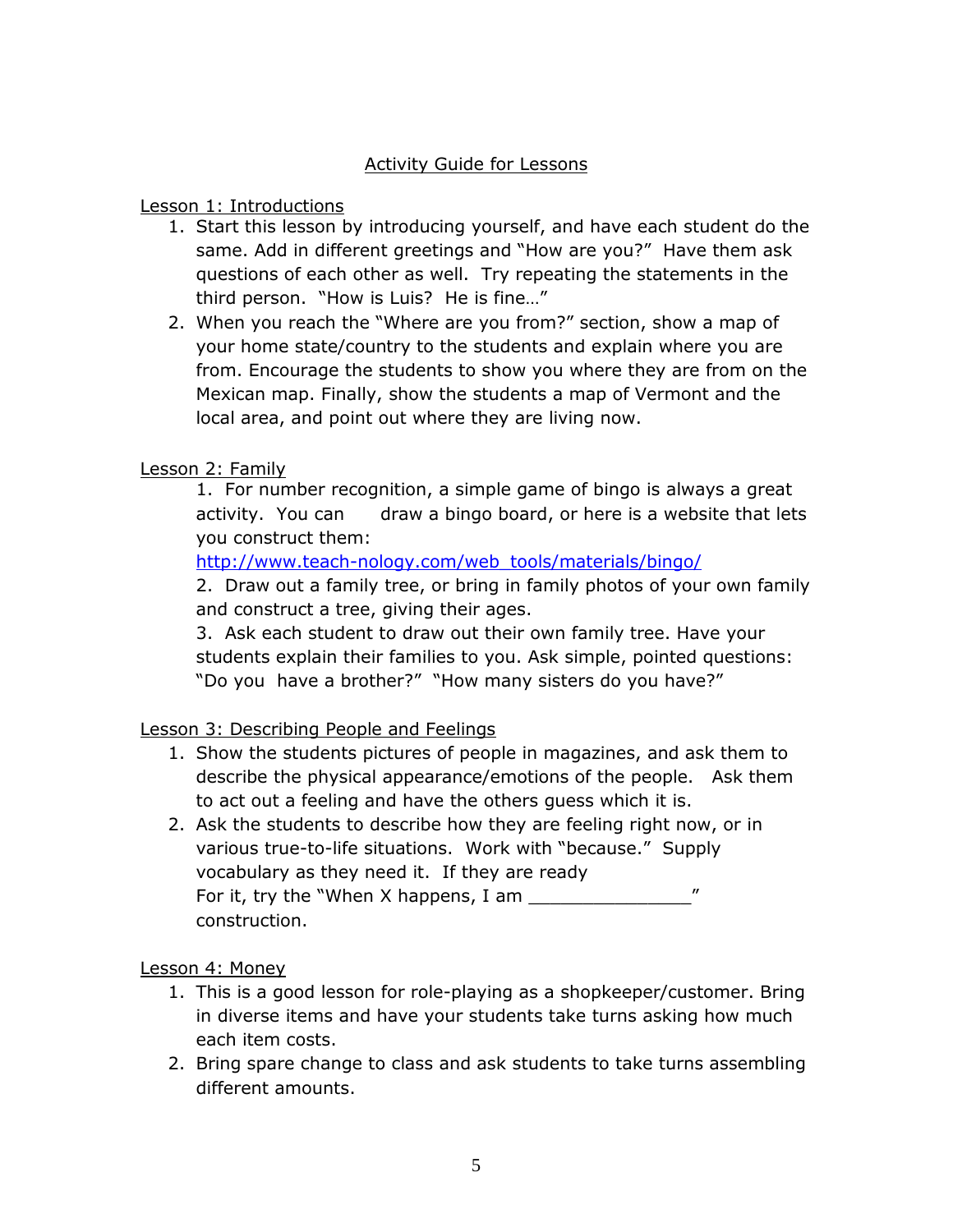3. Dictate phone numbers and have them write them down; give them phone numbers to dictate to each other.

# Lesson 5: In the House

- 1. In order to work on vocabulary for this lesson, bring index cards with the names of rooms and objects written on them. Tape the index cards around the house, and practice having students "go to" different rooms or objects, or "put" things in different places. Let them take turns giving the directions.
- 2. Draw a floor plan of your house. Label each room. Have the students take turns describing which items would be in each room: "The shower is in the bathroom."
- 3. Practice the prepositions with placement of objects, with the locutions "Where is....?" and "Is the \_\_\_\_\_\_\_\_\_\_\_\_\_\_\_\_\_ in/under, etc. the \_\_\_\_\_\_\_\_\_\_\_\_\_\_\_?‖

Lesson 6: Parts of the Body

- 1. Play *Simon Says* with your class, asking students to touch different body parts.
- 2. Have students practice telling you that different body parts hurt. Point to different numbered body parts in the book. Have them ask each other what's wrong and report back to the class on another person.

# Lesson 7: Time of Day

- 1. Bring in an analog clock or watch to class. Move the hands to different times, and ask the students what time it is or draw a clock on the board.
- 2. Write out your daily routine, and have your students do the same: "6:00 I get up", etc. Take turns telling your schedule to each other.

# Lesson 8: Calendar and Seasons

- 1. Bring a calendar to class (can be a day planner), and highlight different days. Take turns asking the student, "What day is it?" and have them answer giving the month and the day.
- 2. Play a game guessing each others' birthdays. As clues, your students can give the season in which their birthday falls, the month, and a set of days. Ex: "My birthday is in the spring. It is in March. It is between March 10th and March 20th."
- 3. Ask them what happens in various seasons.
- 4. Practice past tense with simple sentences. "I am 25. Last year I was 24. When I was 7, I had a red bicycle."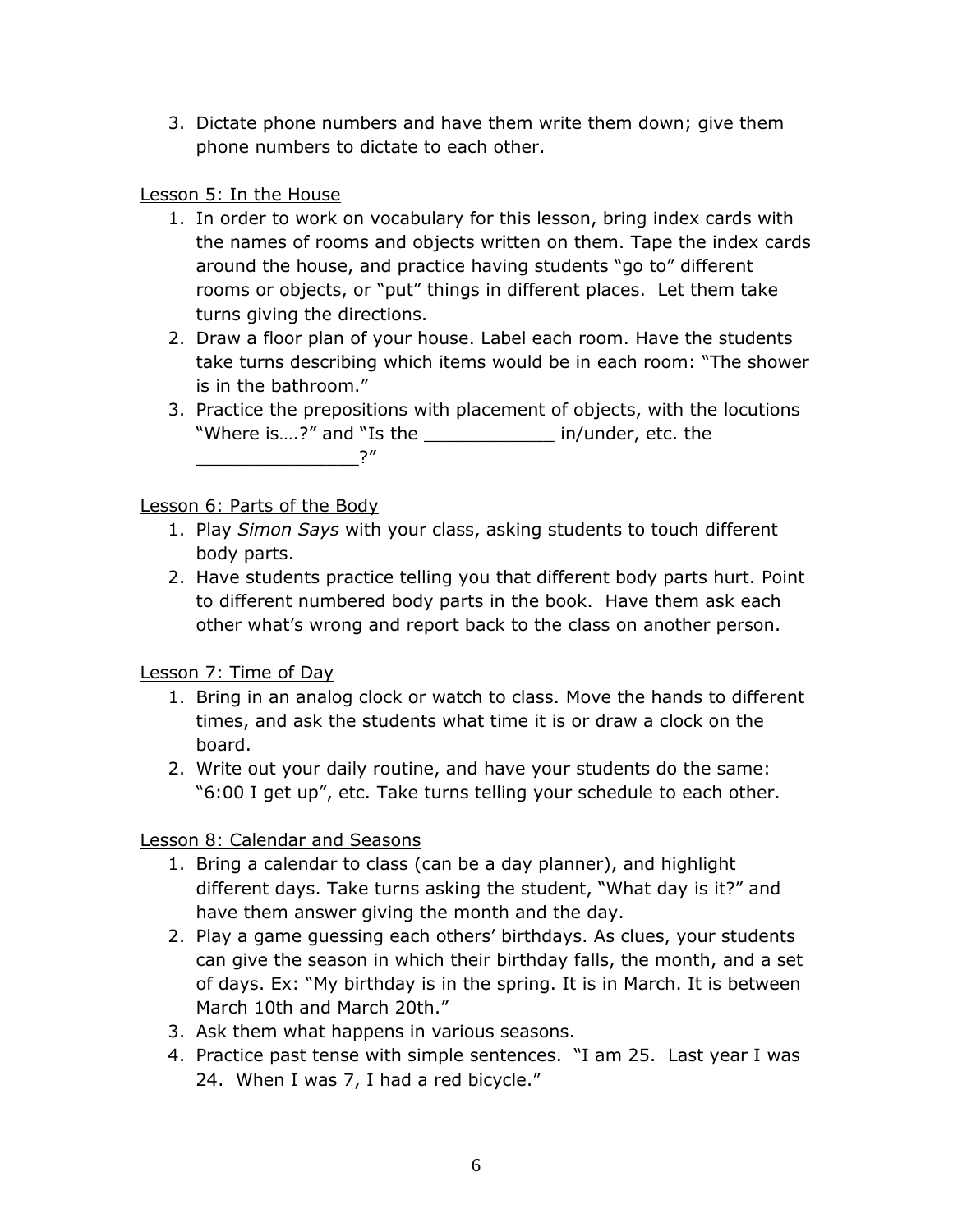Lesson 9: Weather and Days of the Week

- 1. Show the students a map of the world or photos from a travel magazine. Point to different locales, and have the students imagine and describe the weather there.
- 2. Make a list of things that happen in various seasons—ask them to contribute. (New vocabulary)
- 3. Make a grid showing Yesterday/Today/Tomorrow and give examples of past, present, and future statements.

# Lesson 10: Food

- 1. Begin by having everyone describe their favorite food(s). Practice talking about favorite and least favorite foods using the constructions "I like" and "I don't like". Then have students talk about the foods that others in the group like/dislike.
- 2. Point to different foods on the food pyramid and ask students, "Do you like  $\ldots$ ?"
- 3. Talk about liking/not liking other things: seasons, places, activities…

# Lesson 11: Grocery Shopping I

- 1. Ask students to imagine the aisles in their own grocery store and sketch them out on a piece of paper. Ask questions, such as: "Where is the fruit?"
- 2. Draw up a sample shopping list and hand it to the students. Pretend to be a grocery store employee, and have the students practice asking you to direct them to items on the list.
- 3. Have a conversation emphasizing the difference between "need" and "want" (not so apparent in the conversations in this chapter).

# Lesson 12: Grocery Shopping II

1. Pretend to be the grocery store cashier, and practice dictating prices to students. Have them take these roles with each other. You can even bring in a few dollar and some change, and practice exchanging money with students. Make sure that they understand cash amounts orally.

Lesson 13: Comparing and Measuring

- 1. Bring in a receipt, and have students compare the prices of items using comparative and superlatives.
- 2. Have students estimate their height and weight in feet/inches and pounds. Show photos of real people, and play a game where students guess their height and weight. (You can invent these numbers.)
- 3. Give true/false statements involving comparatives and superlatives.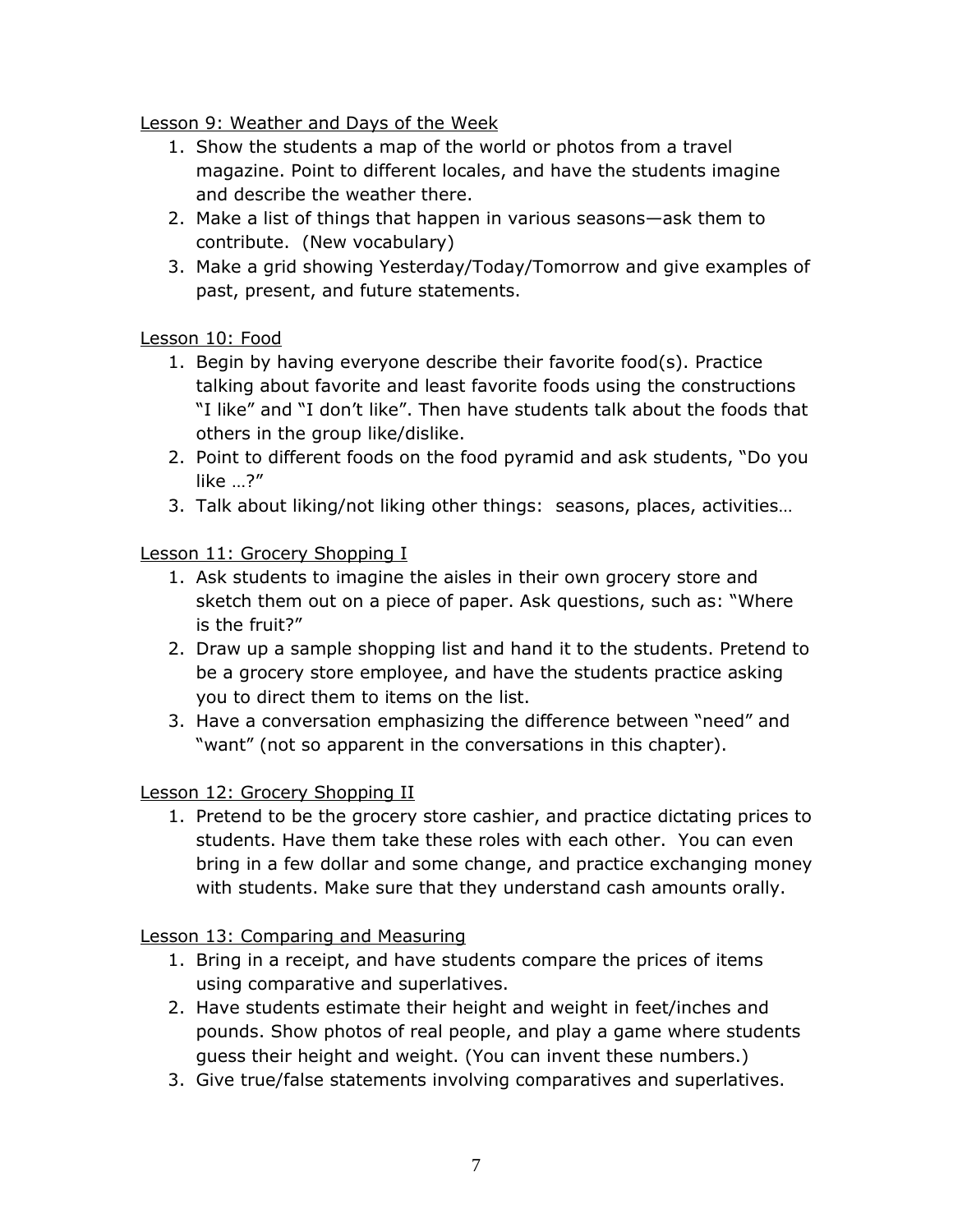# Lesson 14: Telephoning

- 1. Have students practice leaving oral telephone messages. You can even bring two cell phones, and use them to leave real voice messages. Let students listen to their own voice messages afterwards. Practice having them write down phone numbers and messages.
- 2. Practice simulated conversations with the emergency operator. Invent emergency situations, and ask students to relay those situations to the operator. This is a good lesson in which to emphasize clear pronunciation.

# Lesson 15: In Town

- 1. Take a walk around the students' house and have students practice pointing out different features such as "front door" and "roof".
- 2. Engage students in a conversation about the differences/similarities between their house in their home country and their house.
- 3. Asks students to collaborate to draw out a quick sketch of a downtown —either a town they know or one they make up—and write in store and building locations. Have the students talk about what they do in each location.
- 4. Practice the "I am going..." construction.

# Lesson 16: Town and City

- 1. Engage students in talking about the travels they have done to different villages, towns, and cities. Encourage them to use the constructions, "I went" or "I didn't go".
- 2. Using the photocopied map, have students give each other oral directions to different stores and locations or draw a simple grid map on the board.

# Lesson 17: In the Country

- 1. Bring a physical map of your area to class, and encourage students to point out different natural features and cities. Have them practice saying the names of natural features.
- 2. Ask students to describe the landscape surrounding their hometowns. They can even draw out rough maps if they want, to help them visualize their descriptions.
- 3. Practice the difference between "look" and "see."

# Lesson 18: Giving Directions

1. Bring to class a map (it can be of your hometown, the student's town, College, etc.) and tell students you are a tourist visiting the town, and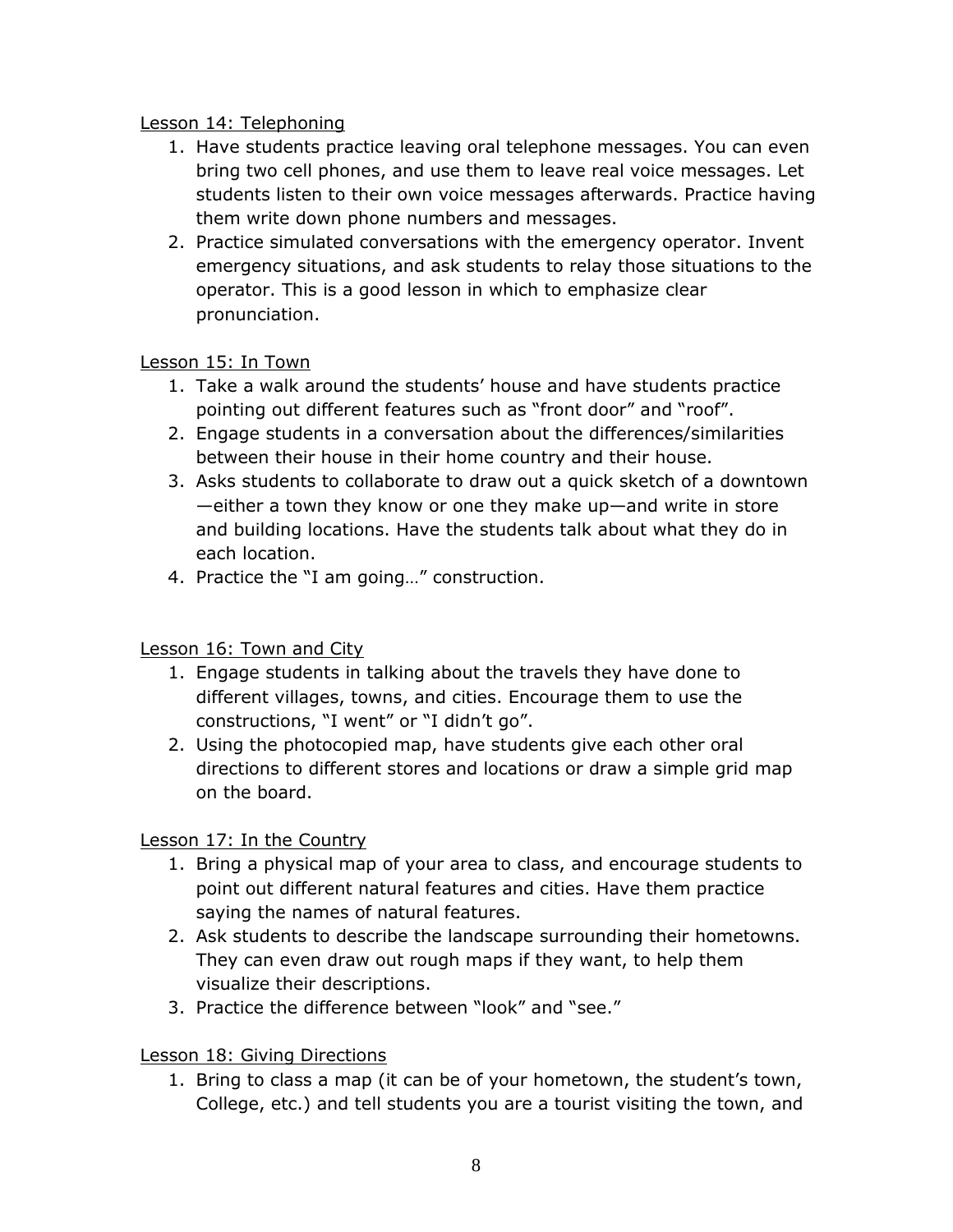need to get from point x to point y. Students should practice giving detailed directions.

2. Play *Simon Says* with the students, using directional commands. This activity might require a bit of space, so you might want to take your class outside!

# Lesson 19: Health I

1. Make flash cards that list a group of symptoms. Distribute the flash cards to students, and tell them that they are patients suffering from the symptoms. Pretend you are a doctor, and ask students to practice describing their symptoms and complaints to you. Encourage students to use expressions of frequency by explaining to the doctor how long they have been suffering the symptoms.

# Lesson 20: Health II

- 1. Practice skits where students act alternatively as receptionists, patients, and doctors. Have the students practice booking appointments, explaining symptoms to a doctor, and asking questions about the diagnosis.
- 2. Bring to class a patient registration form (included in the *Appendices* or can be found in any doctor's office). Practice with the students filling out the information in the form.

# Lesson 21: At the Dentist

1. Try the same activities as you did for Lesson 20, except substitute the doctor's office for a dentist's office.

# Lesson 22: Pharmacy

1. Bring in different medicine bottles and containers, and direct student's attention to the medicine labels on the back. Make sure students understand how to find directions for use, warnings, and the symptoms that the medicine alleviates.

# Lesson 23: Post Office

- 1. Bring in some sample stamps and show them to the students. Ask them to practice buying stamps and determining how many stamps they need for different postal prices.
- 2. Show students a customs label for international package mailing (can be obtained from any post office), and practice filling it out with them.
- 3. Show them how to format a letter and an envelope.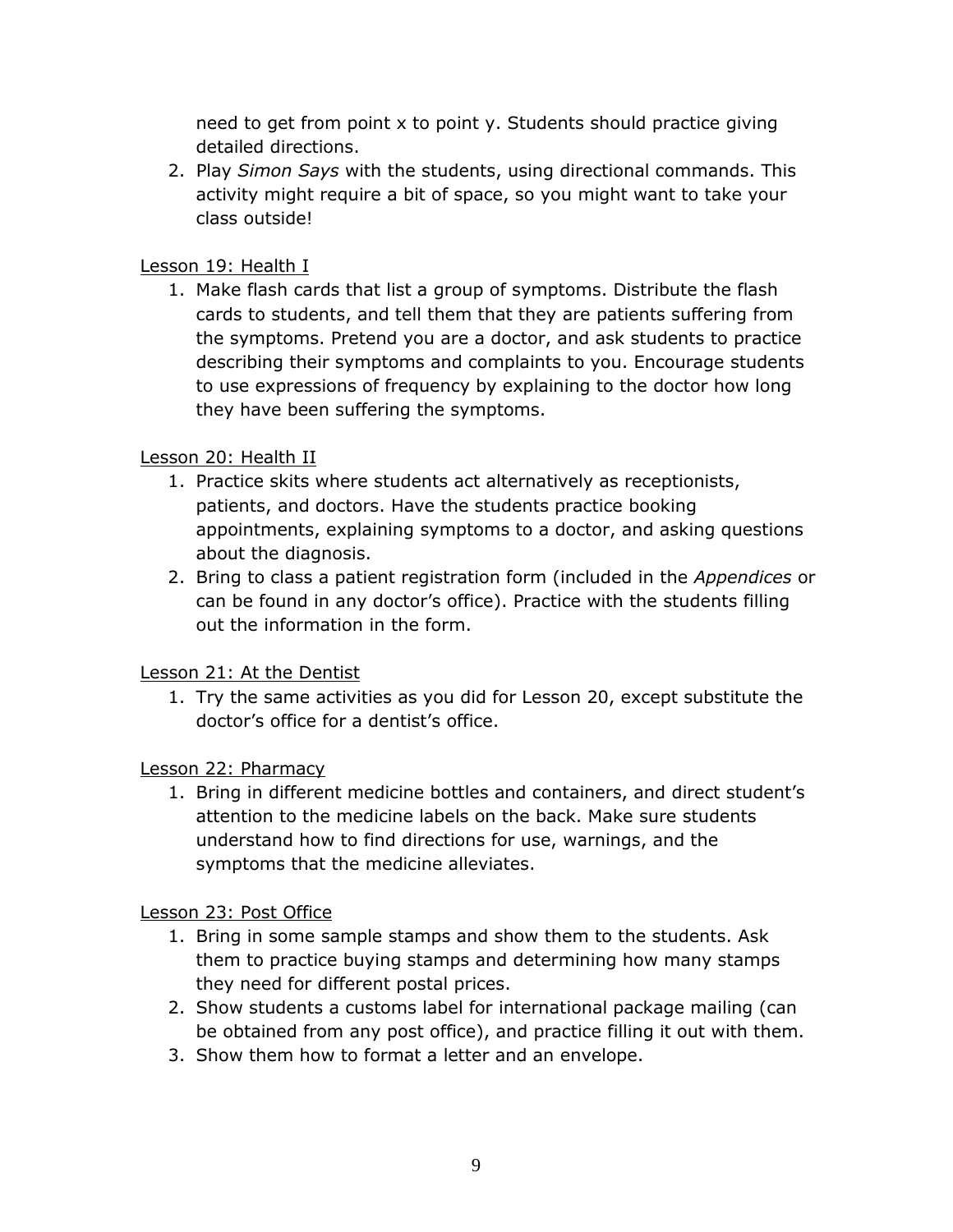# Lesson 24: Wiring Money

1. Since they probably know more about this than you do, first ask them to describe what they do and then help them to clarify requests and responses.

# Lesson 25: Animals

- 1. Bring in flashcards with a picture or name of animals on each, or a book that shows these. Show the pictures to students, and ask students to name and describe the animal.
- 2. Find pictures of animals, and ask students to describe the qualities of the animal. Encourage them to use the new animal vocabulary: hair, fur, tail, paws, etc. and to talk about animals they have owned as livestock or pets, or would like to own.

# Lesson 26: Cows

- 1. As with wiring money, they are the experts here, even if they don't know the language. Ask students to teach you about the animal: to point different anatomical parts of the cow, describe the cow's daily routine, explain common cow illnesses, etc. Work with the *Glossary* so that they can find the terminology they need.
- 2. If it's easy, you can visit the barn and they can show you what they do. However, you should ask the farmer's permission to do this, and consult students first about contacting him/her. Some farmers do not want non-workers in a barn, for sanitary reasons among others.
- 3. Help them to create dialogues in which they discuss problems with their boss.
- 4. Discuss dairy farm issues.

# Lesson 27: Jobs

- 1. Create flashcards that contain a sketch of a person, a name, and a profession, or take a deck of *Old Maid* cards to class and ask students to assume the character of the person on the card. Ask simple questions about their professions: "Is your job hard?" Is your job enjoyable?"
- 2. Ask each student to say a few sentences about a past job, encouraging the use of the past tense.

# Lesson 28: Living in the United States I

1. Have students practice greeting each other as if they were good friends / relatives / in a formal work relationship / strangers.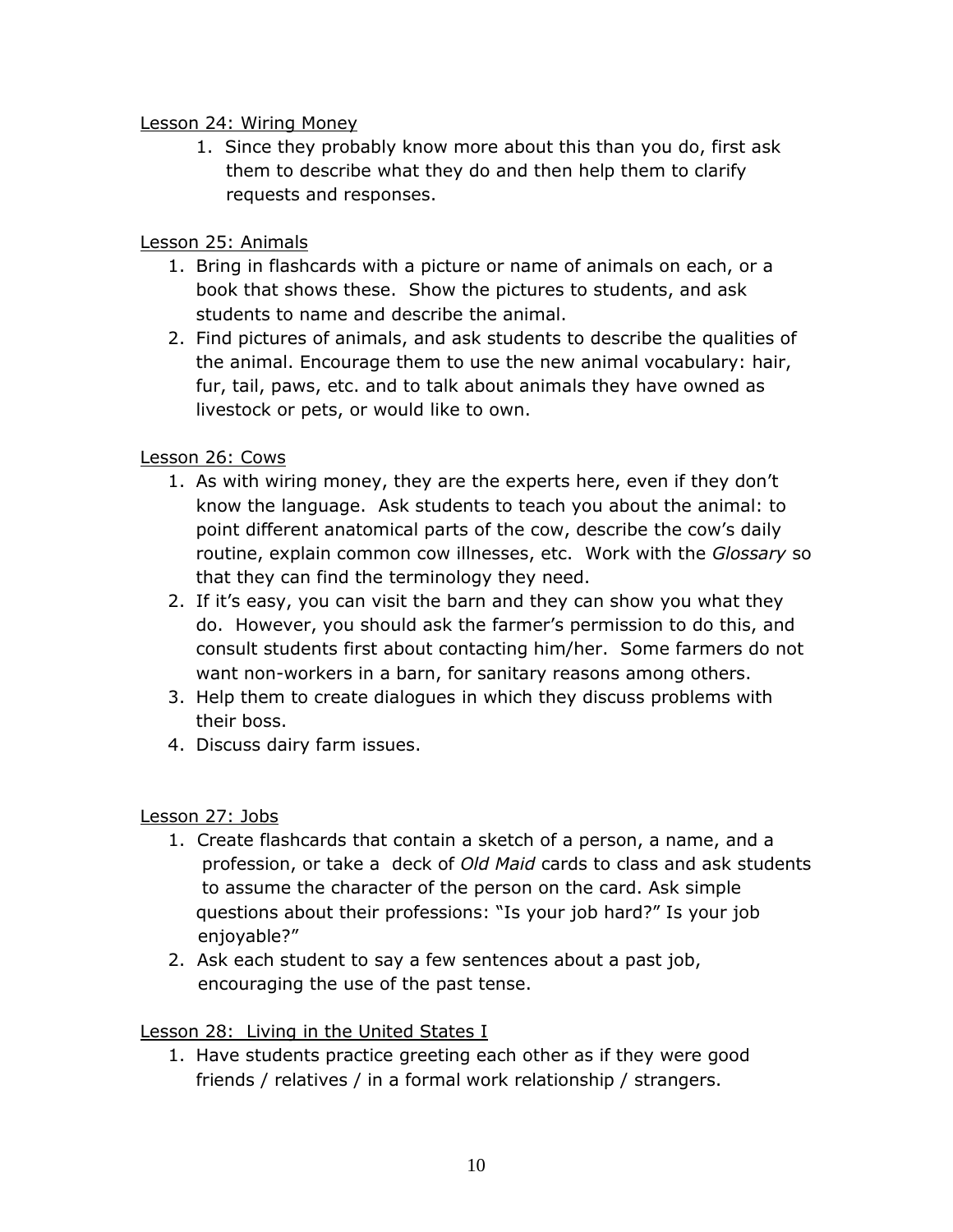- 2. Initiate a discussion on cultural differences between the United States and the students' home countries: marriage and divorce; religion; friendliness; formality/informality; attitudes towards children, et al.
- 3. Talk about geography, climate, and population in Mexico and the U.S.

# Lesson 29: Living in the U.S. II

1. Bring in photos of national or state political figures and explain (simply) their jobs. Discuss policy issues in the U.S. and your area, particularly agricultural and immigration ones. Ask them about political issues in their home countries.

#### Lesson 30: Education

- 1. Take turns talking about a memorable school moment or your first day of school. Encourage students to talk about their favorite school subjects or teachers using the positive and negative past tense.
- 2. If students have children in the local school system, talk about their experiences with this, including problems that may arise; role play discussions with teachers.

#### Lesson 31: Cooking

- 1. Bring in a simple recipe and ingredients to class, and incorporate a cooking session into the lesson. Have students figure out how to follow the recipe and complete the dish.
- 2. Ask them to teach you how to cook something.
- 3. Ask them to write down a recipe for something they like to cook.

#### Lesson 32: Music and Recreation

- 1. Bring in examples of different types of music, and play them for the students. Discuss with the students the genre of music, instruments used, and the music's significance in American history / contemporary culture. Have them discuss their tastes in music.
- 2. Discuss tastes in movies and other recreational activities.
- 3. Have them make up the story for a movie (aloud).

#### Lesson 33: Sports

- 1. Bring a sports magazine to class and have students practice naming the sports that appear. Talk to them about contemporary American athletes. Discuss what sports they like to play or watch on TV.
- 2. Ask the students to name their favorite athlete, and to construct a small anecdote about a memorable moment in that athlete's sports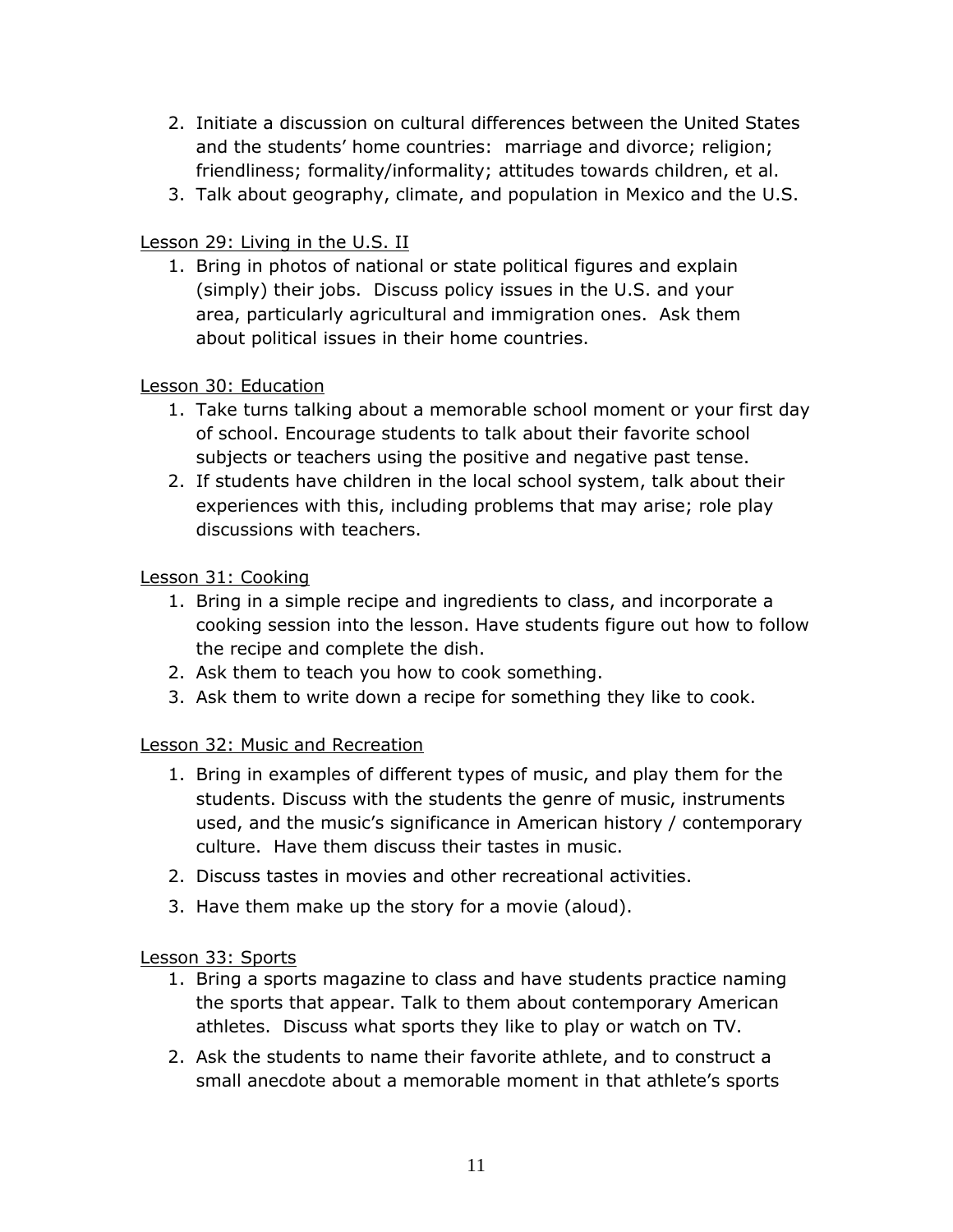career. Encourage them to use some of the vocabulary from this section.

# Lesson 34: Clothing

- 1. Have students take turns describing what they are wearing, in terms of articles of clothing and colors. You can also bring in picture book or magazine and ask them to describe what people are wearing.
- 2. Pretend you are in a clothing store, and hand students note cards with cut-outs of articles on clothing on them. Have the students practice asking the "store assistants" for the articles of clothing.
- 3. Bring in a size chart (most clothing catalogues have them) and a measuring tape and have students measure themselves and/or each other for size.
- 4. Practice "these" and "those."

Lesson 35: Cleaning the House

- 1. Make two stacks of note cards: one with places and objects around the house and the other with household chores. Have students practice matching the chores with the house locations.
- 2. Practice phone calls to notify someone that something is wrong.

Lesson 36: Dining Out

- 1. Pretend that you and the class are at a restaurant. Divide the class up into customers/waiters, and practice ordering food and taking orders.
- 2. Bring in a real menu or two for the class to look at. Explain how the menu is divided into sections, important vocabulary, and pricing.

# Lesson 37: Ordering Pizza

- 1. Hand out cards with quantities, sizes, and varieties of pizza on them. Using the cards, have the students pretend to call pizza restaurants and place orders.
- 2. Practice with students explaining where they live. Help them memorize the address, but also practice different ways to explain directions to the house using landmarks and other street names.

Lesson 38: Holidays

- 1. Take turns describing your favorite holidays. Encourage students to describe traditions and food that appear on their holidays.
- 2. Invent new holidays and discuss how they would be celebrated.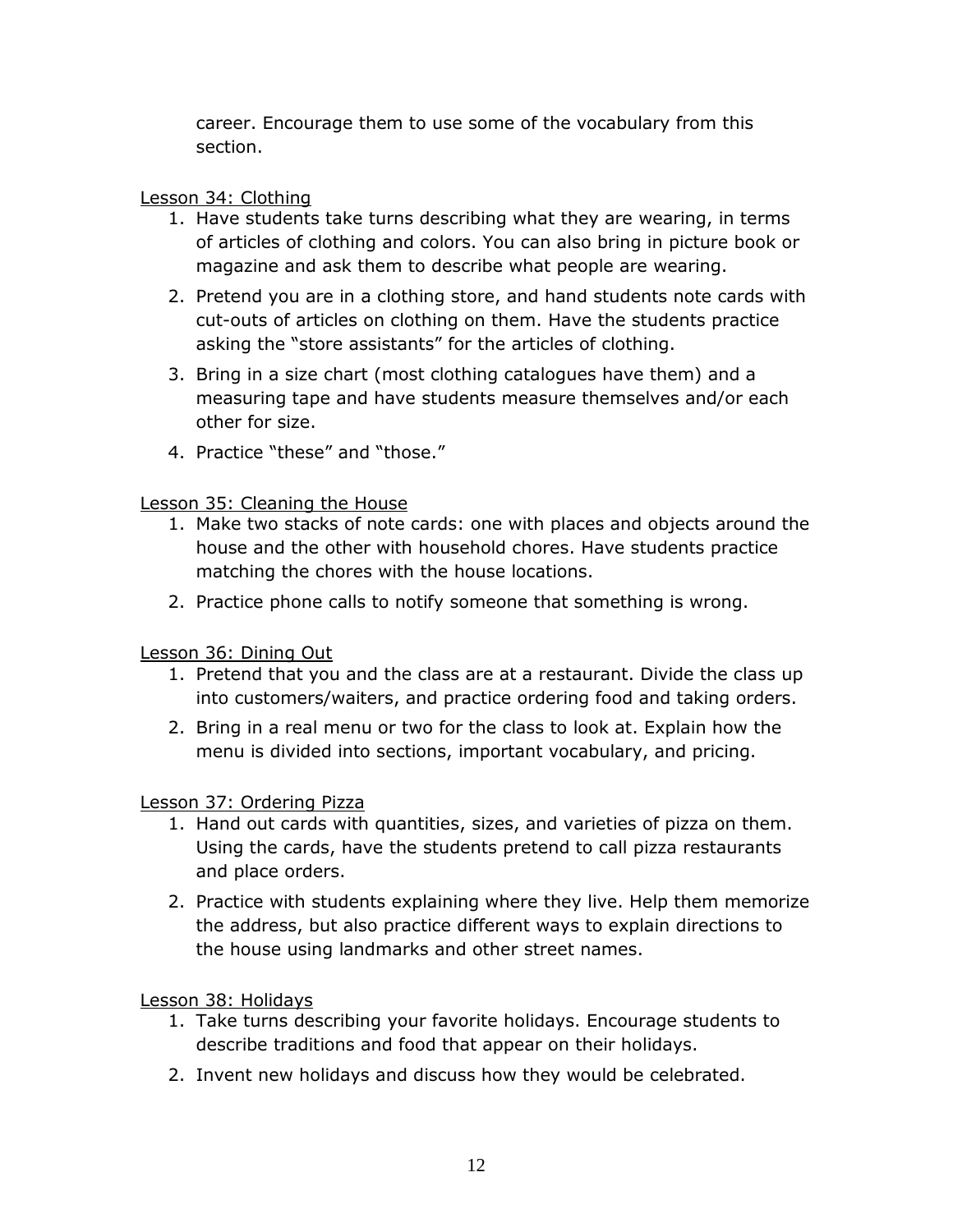#### Appendix A: Alphabet and Pronunciation

Have students repeat the alphabet aloud.

Have students spell their names. (You can use phonetic symbols, but students are not likely to remember these or find them useful. It may be more helpful to write a phonetic spelling (in letters) of difficult words: "ruff" for "rough" or "nock" for "knock," for example.)

You can try simple dictation of words, but be aware that some students may have difficulty with this, and do not insist.

Minimal pairs bingo (make your own grid) is useful for helping students to distinguish among similar-sounding words: *bat*, *vat*, *pat*, for example.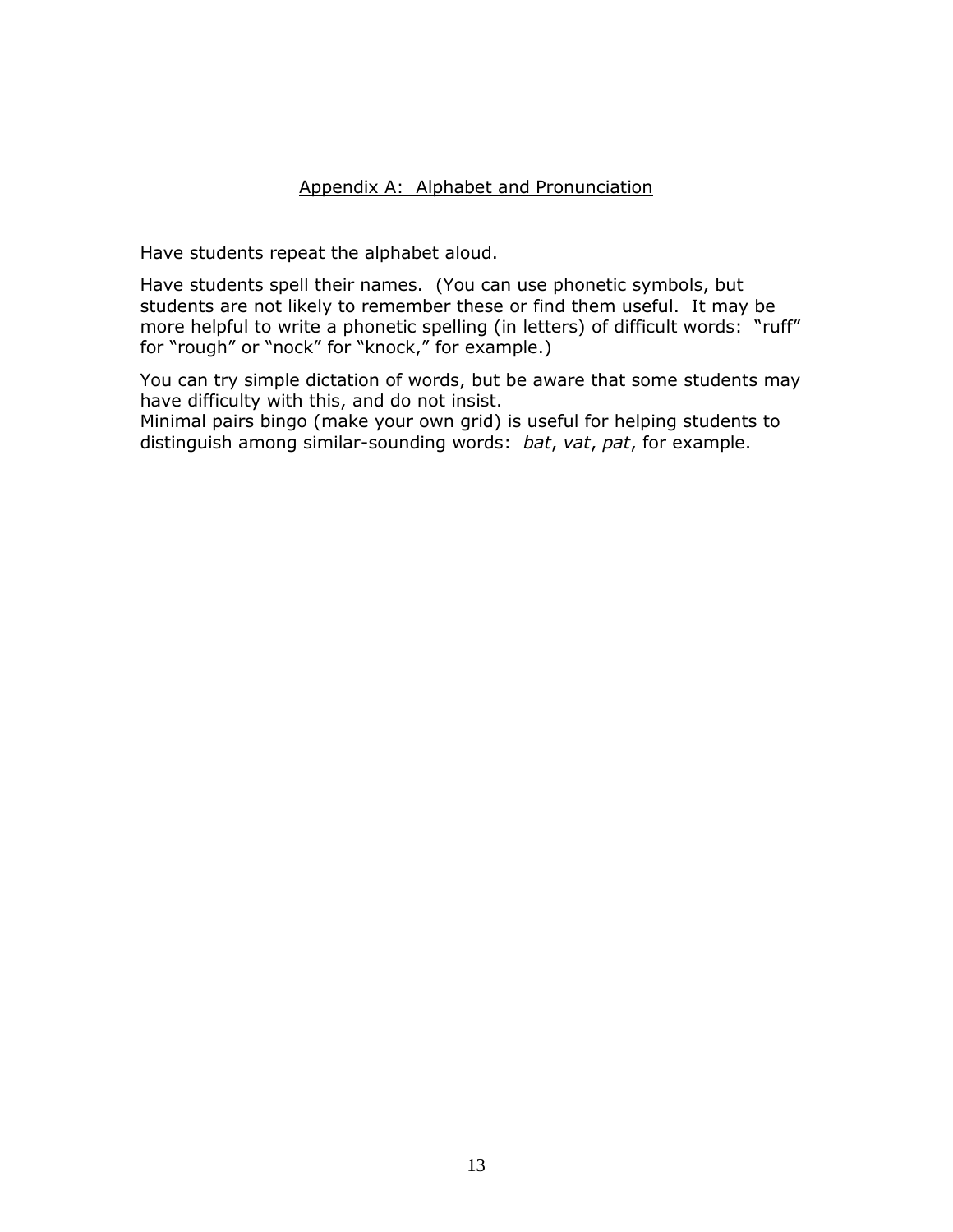#### **Transliteration**

Transliteration is the system of notating sound phonetically in the learner's original language. Students will pronounce the transliteration as if they were reading Spanish, but it will sound—more or less—like English. Thus:

Vermont 911, where is your emergency?

/Vermant nain uan-uan, uer is yur emergencí?/

The only dialogue transliterated here is in Appendix F: *Calling 911*. The exchanges reproduced here are so important that we didn't want to leave out any method that might help people convey urgent need. We did not consider using transliteration in the textbook itself in part because of issues of space. We don't take a position on this issue, merely note here that there are varying schools of thought, often quite passionate, about the pros and cons of using transliteration. At one extreme is the belief that transliteration impedes learning, infantilizes the learner, and conveys the message that he or she is incapable of learning a new set of spelling and pronunciation rules (or lack of rules). At the other is the experience of teachers who have found transliteration to be the quickest and most effective means of encouraging learning, whose students have repeatedly told them how helpful it is, to the extent that some students request new vocabulary only if it is transliterated. Teachers who are interested in this should experiment with it and come to their own conclusions. One book that may be of interest to those wishing to explore transliteration further is *Illegal Alphabets and Adult Biliteracy: Latino Migrants Crossing the Linguistic Border* by Tomás Mario Kalmar.